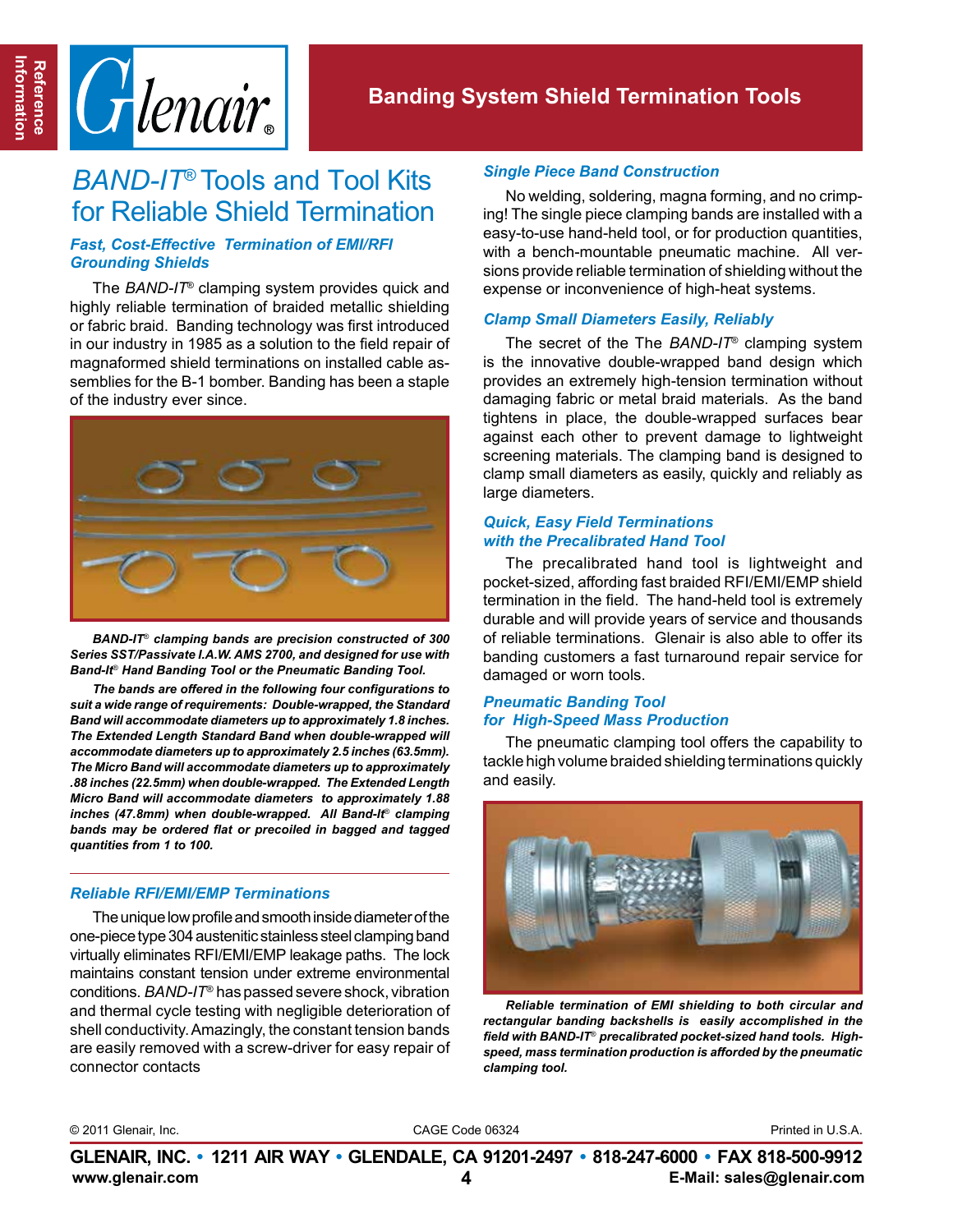

## **Standard Band 600-052 Precoiled Standard Band 600-052-1** *The 600-052 Standard Band* is precision



## **Extended-Length Standard Band 600-090 Precoiled Extended-Length Standard Band 600-090-1**



# **Micro-Band 600-057**



## **Extended Length Micro-Band 600-083 Precoiled Micro-Band 600-083-1** *The 600-083 Extended Length Micro-Band*



constructed of 300 Series SST/Passivate I.A.W. AMS 2700, and designed for use with the 600- 058 Hand Banding Tool or the 600-067 Pneumatic Banding Tool. Double-wrapped bands will accommodate diameters up to approximately 1.8 inches (45.7). Bands may be ordered flat (600-052) or precoiled (600-052-1). Bands come bagged and tagged in quantities from 1 to 100. **Reference:** *BAND-IT®* **part number A10086**

### *The 600-090 Extended Length Standard Band*

is precision constructed of 300 Series SST/ Passivate I.A.W. AMS 2700, designed for use with the 600-058 Hand Banding Tool or the 600-067 Pneumatic Banding Tool. Double-wrapped bands will accommodate diameters up to approximately 2.5 inches (63.5). Bands may be ordered flat (600-090), or precoiled (600-090-1). Bands come bagged and tagged in quantities from 1 to 100. **Reference:** *BAND-IT***® part number A11086**

**Precoiled Micro-Band 600-057-1** *The 600-057 Micro Band* is precision constructed of 300 Series SST/Passivate I.A.W. AMS 2700, and designed for use with the 600-061 Hand Banding Tool or the 600-068 Pneumatic Banding Tool. Double-wrapped bands will accommodate diameters up to approximately .88 inches (22.4). Bands may be ordered flat (600-057), or precoiled (600-057-1). Bands come bagged and tagged in quantities from 1 to 100. **Reference:** *BAND-IT®* **part number A31186**

is precision constructed of 300 Series SST/ Passivate, and designed for use with the 600- 061 Hand Banding Tool or the 600-068 Pneumatic Banding Tool. Double-wrapped bands will accommodate diameters up to approximately 1.88 inches (47.8). Bands may be ordered flat (600- 083), or precoiled (600-083-1). Bands come bagged and tagged in quantities from 1 to 100. **Reference:** *BAND-IT***® part number A31089.**

Reference<br>nformation **Information Reference**

© 2011 Glenair, Inc. CAGE Code 06324 Printed in U.S.A.

**www.glenair.com 5 E-Mail: sales@glenair.com GLENAIR, INC. • 1211 AIR WAY • GLENDALE, CA 91201-2497 • 818-247-6000 • FAX 818-500-9912**